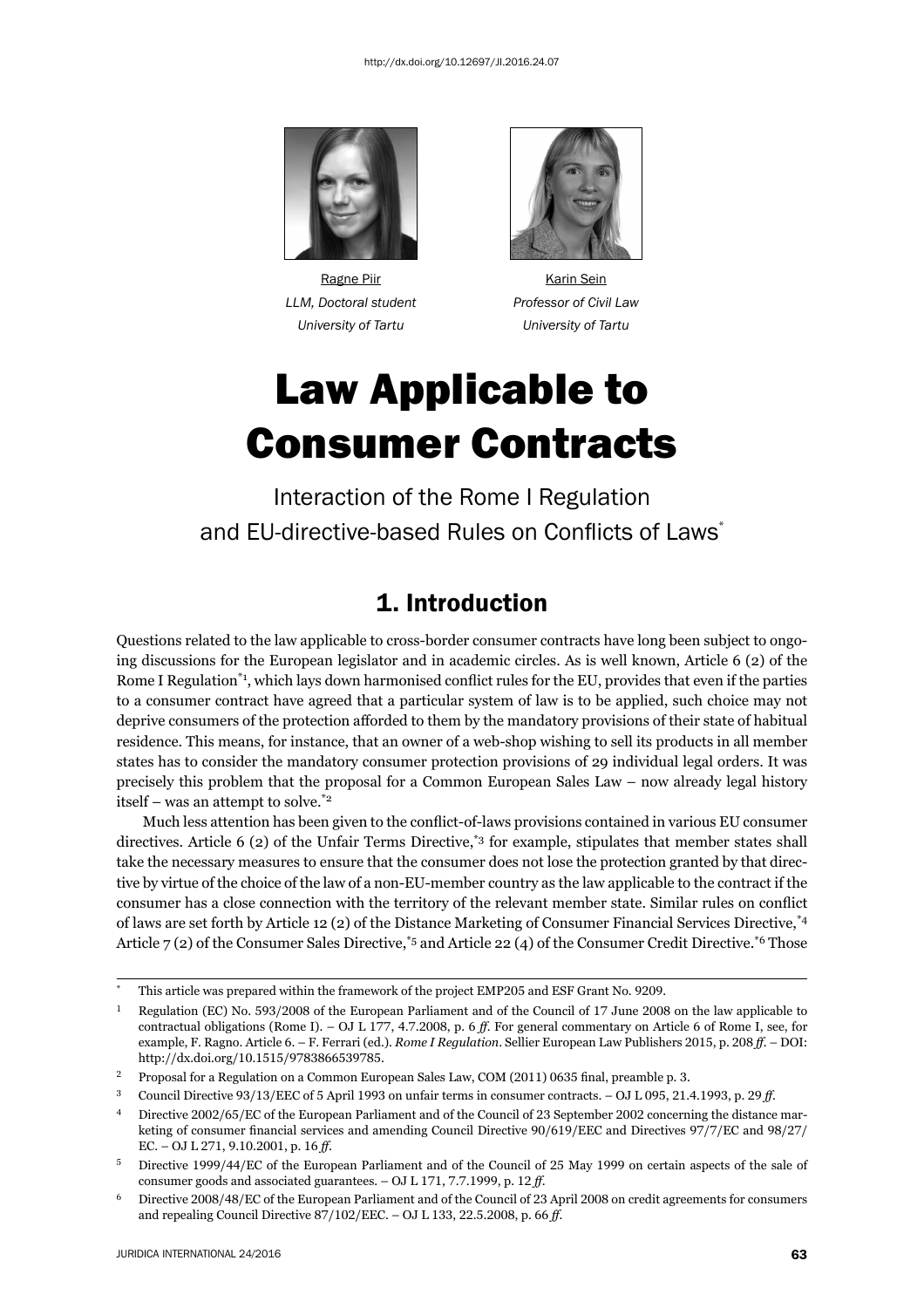provisions have been transposed into national law: in Estonia, by §53 (1), §237 (2), and §403 (6) of the Law of Obligations Act (LOA)<sup>\*7</sup> and in Germany, by EGBGB, Article 46b<sup>\*8</sup>. By contrast, the new Consumer Rights Directive<sup>\*9</sup> does not contain a separate conflict-of-laws provision, referring all questions of determining whether the consumer retains the protection granted by the directive in situations wherein the law applicable to the contract is that of a third country to Rome I.<sup>\*10</sup> It has been debated in legal writing whether the need for such directive-based conflict-of-laws rules remains at all.<sup>\*11</sup>

What is more, Estonian directive-based conflict rules – but also Italian ones, for that matter $*_{12}$  – raise the question of whether those provisions are faithful to their European model (that is to say, whether the provisions of the directives have been correctly implemented in the national laws). In addition, further clarification is needed as to their relationship with Articles 6 and 9 of Rome I. In particular, a question arises as to whether such national conflict rules could be considered overriding mandatory provisions of Estonian law in the sense intended with Article 9 (1) of Rome I, meaning that they could be applied automatically, or whether a judge should conduct comparison in each case to determine which solution would be more advantageous to the consumer – be it the application of Article 6 (2) of Rome I or the national directive-based rule on conflict of laws.

Let us illustrate the question with the following example. Suppose that a credit provider situated in Germany advertises its credit products in Estonian media. Suppose further that a consumer residing in Estonia concludes a consumer credit agreement with the German credit provider via the Internet and accepts its standard terms. Assume that according to the standard terms, the consumer has to pay 40 euros as a contract fee and another clause of the standard terms provides that German law is applicable to the credit agreement. Under German law, such a contract-fee clause is unfair and void.\*13 This means that the consumer would not be obliged to pay the fee, and even if he had already paid it, he could reclaim it under the unjust-enrichment regime. According to the LOA,\*14 however, Estonian rules on unfair contract terms should be applied. Under Estonian law, such standard terms have never been considered unfair, and therefore the credit provider's claim for contract fees would be justified. One can see from this that the application of German law would be more advantageous to the consumer than application of Estonian law. Therefore, the question arises of which provision should prevail in efforts to determine the applicable law: Article 6 (2) of Rome I or the national directive-based conflict-of-laws rule? Or should a judge apply the preferential approach and determine firstly which law would lead to a more consumer-friendly outcome? Given that similar questions have also been raised in other member states, this article is intended to contribute to the development of European consumer conflict law.

## 2. Is there continuing need for conflict-of-laws rules that stem from consumer-related directives?

The question of the continuous need for conflict-of-laws rules stemming from consumer-related directives remains unclear, given that Rome I already contains a multilateral consumer-protecting rule on conflict of

Võlaõigusseadus. – RT I, 7.7.2015, 13.

<sup>8</sup> Einführungsgesetz zum Bürgerlichen Gesetzbuche, 18 August 1896, BGBl. I.S. 2494, BGBl. I.S. 2010, 2012.

Directive 2011/83/EU of the European Parliament and of the Council of 25 October 2011 on consumer rights, amending Council Directive 93/13/EEC and Directive 1999/44/EC of the European Parliament and of the Council and repealing Council Directive  $85/577/EEC$  and Directive  $97/7/EC$  of the European Parliament and of the Council. – OJ L 304, 22.11.2011, p. 64 ff. The same applies for the new proposal for a Directive on certain aspects concerning contracts for the supply of digital content, COM (2015) 634 final.

<sup>&</sup>lt;sup>10</sup> Recital 58 of the Consumer Rights Directive (see Note 9).

<sup>&</sup>lt;sup>11</sup> S. Leible. Article 6 Rome I and conflict of laws in EU Directives. – *Journal of European Consumer and Market Law* 2015/1-2, p. 39.

 $12$  F. Ragno (see Note 1), p. 245.

 $^{13}$  Decision of the German Supreme Court of  $13.5.2014 - XIZR 405/12$ . BGH NJW 2014, 2420.

<sup>&</sup>lt;sup>14</sup> Subsection 36 (2) of the LOA stipulates: 'If the other party to a contract with standard terms is a consumer whose residence is in Estonia or in a member state of the European Union and the contract was entered into as a result of a public offer, advertisement or other such activity in Estonia or the contract is essentially related to the territory of Estonia for any other reason, the provisions of this Division apply even if the place of business of the party supplying the terms or, if no place of business exists, the residence or seat of such party is not in Estonia, regardless of which state's law is applicable to the contract.' For an in-depth analysis of the provision, see I. Kull. Section 36. – P. Varul, I. Kull (eds). *Võlaõigusseadus I. Kommenteeritud*  $v$ äljaanne. Juura 2006.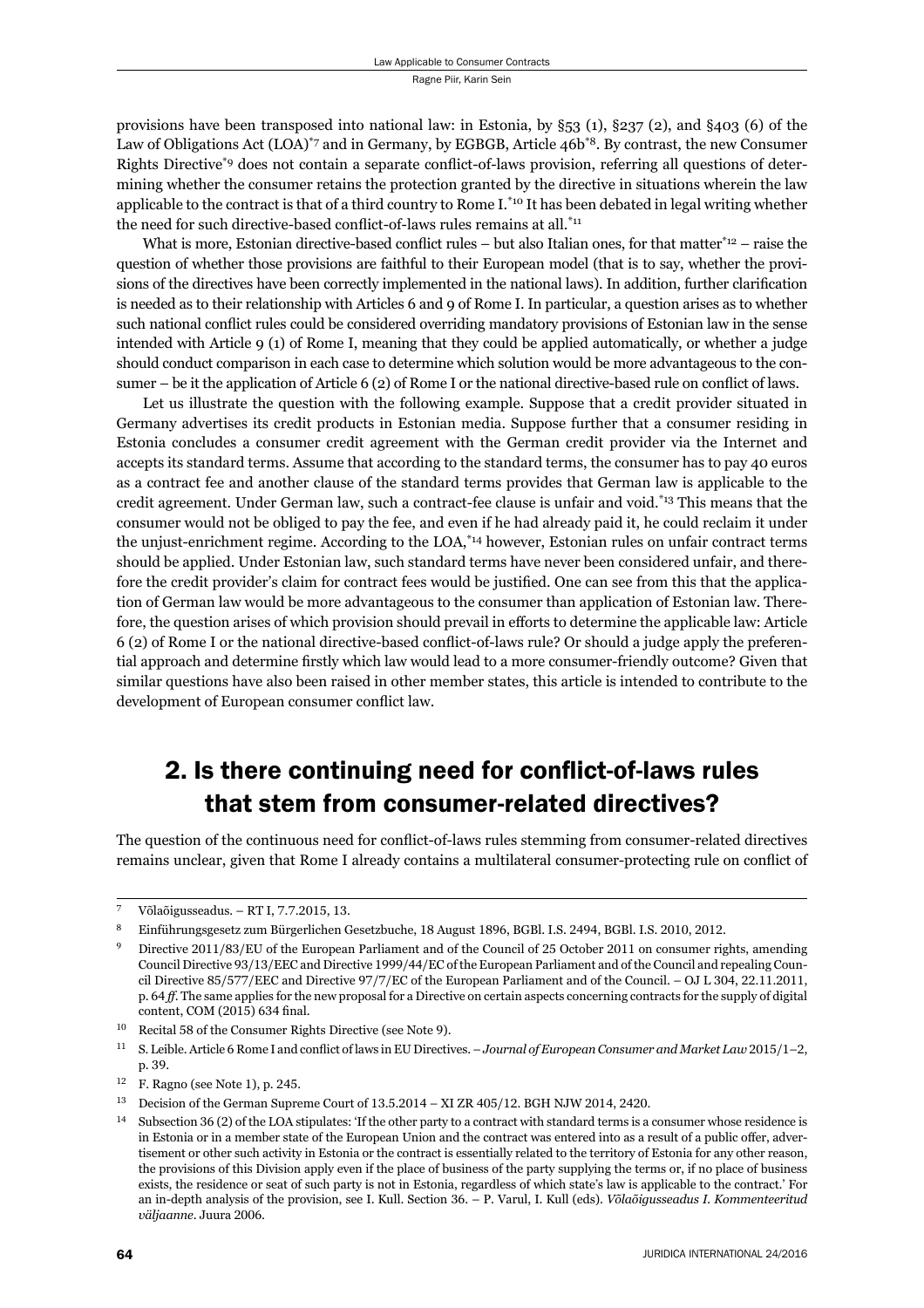laws in its Article 6 that, in addition to a wider scope of application in respect of the types of contracts covered as compared to its predecessor (Article 5 of the Rome Convention<sup>\*15</sup>), also has facilitated the application of requirements related to the circumstances under which a contract is concluded.<sup>\*16</sup> Nevertheless, as is stated in its Article 23, Rome I does not prejudice the application of provisions of Community law that lay down conflict-of-laws rules related to contractual obligations in relation to particular matters, which those consumer-related-directive-based provisions certainly constitute. It has been argued that, although Article 23 prioritises *expressis verbis* the provisions of Community law, the implementing legislation is lent its Community status by the directives those provisions are based on.\*17 Therefore, it appears that with the entry into force of Rome I, the European legislator did not intend the specific consumer conflict-of-laws rules to lose applicability, even though these rules might initially have been drawn up to complement the somewhat lesser consumer protection regime and scope of application under the Rome Convention.\*18

It can be debated, however, whether the practical need to retain the specific consumer-oriented conflict-of-laws provisions stemming from directives side by side with the rules already incorporated in Rome I really remains. The question arises especially since Rome I already creates a coherently drafted system of protection,<sup>\*19</sup> wherein Article 6 is complemented by non-consumer-specific Articles 3 (4) and 9 (2), which guarantee, respectively, the application of mandatory provisions of Community law for purely intra-EU cases (in which all elements relevant to the contract are located in the EU) and the application of overriding mandatory provisions of the forum state.<sup>\*20</sup> Indeed, the protection granted to consumers under Rome I can hardly be considered unsatisfactory. On the contrary, it has even been called 'a bit too generous'.<sup>\*21</sup> In addition to these considerations, it is noteworthy that the replacement of a specific conflict-of-laws provision with the sole reference to Rome I in the new Consumer Rights Directive seems to point to a decline in the need for incorporating specific conflict-of-laws rules into consumer directives and, thereby, enshrining them in national laws.

In order to determine whether a practical use for the specific conflict-of-laws rules proceeding from consumer-related directives remains, the question of whether these provisions really do grant consumers extended protection when compared to the general rules set forth in Rome I needs to be addressed. The answer to this seems to be in the affirmative, since, notwithstanding the expanded protection of the consumer against an adverse choice of law in Article 6 (2) of Rome I, various types of consumer contracts are still *expressis verbis* excluded from the scope of its application.<sup>\*22</sup> In addition, the 'mobile' or 'holidaying<sup>\*\*23</sup> consumer who concludes a contract abroad with a trader, seated abroad, that does not pursue any activities in the consumer's country or direct activities to that country remains unprotected under Article 6. Consequently, it can be argued that only certain types of consumer contracts concluded under certain conditions are protected under Article 6 of Rome I.<sup>\*24</sup> Even though Articles 3 (4) and 9 (2) may complement

 $15$  Convention on the law applicable to contractual obligations of June 1980. The consolidated text of the convention is found in OJ C 334, 30.12.2005, p. 1 *ff*.

 $16$  See Articles 6 (4) and 6 (1) of Rome I, respectively.

 $^{17}$  F. Ragno (see Note 1), pp. 245–246, L.M. van Bochove. Overriding mandatory rules as a vehicle for weaker party protection in European private international law. – *Erasmus Law Review* 7 (2014) / 3, para. 4.1. As the provisions of the directives can be viewed as provisions of Community law that lay down conflict-of-laws rules related to contractual obligations in relation to particular matters in the sense of Article 23 of Rome I, the same status can be transferred to the implementing provisions in national laws. – DOI: http://dx.doi.org/10.5553/ELR.000030.

ɲɹ See also E. Čikara. *Gegenwart und Zukunft der Verbraucherkreditverträge in der EU und in Kroatien*. Berlin: LIT Verlag 2010, p. 488.

ɲɺ See K. Thorn. Eingriff snormen. – F. Ferrari, S. Leible (eds). *Ein neues Internationales Vertragsrecht für Europa – Der Vorschlag für eine Rom I-Verordnung. Jenaer Wissenschaftliche Verlagsgesellschaft 2007, p. 143.* 

<sup>&</sup>lt;sup>20</sup> The role of the above-mentioned provisions in protecting consumers will be discussed further; see Section 4.

ɳɲ S.C. Symeonides. Party autonomy in Rome I and II: An outsider's perspective. – *Nederlands Internationaal Privaatrecht* 28 (2010) / 2, p. 198.

 $2<sup>22</sup>$  Article 6 (4) excludes service contracts under which the services are to be provided exclusively in a country other than that of the consumer's residence, contracts related to a right *in rem* or in a tenancy of immovable property, contracts that pertain to financial instruments, carriage contracts, and insurance contracts.

C. Bisping. Consumer protection and overriding mandatory rules in the Rome I Regulation. – J. Devenney, M. Kenny (eds). *European Consumer Protection: Theory and Practice. Cambridge University Press 2012, p. 242. – DOI: http://dx.doi.* org/10.1017/CBO9781139003452.016.

See also P. de Vareilles-Sommières. L'ordre public dans les contrats internationaux en Europe: sur quelques difficultés de mise en œuvre des articles 7 et 16 de la Convention de Rome du 19 juin 1980. – *Mélanges en l'honneur de Philippe Malaurie*. Éditions Defrénois, EJA 2005, p. 409.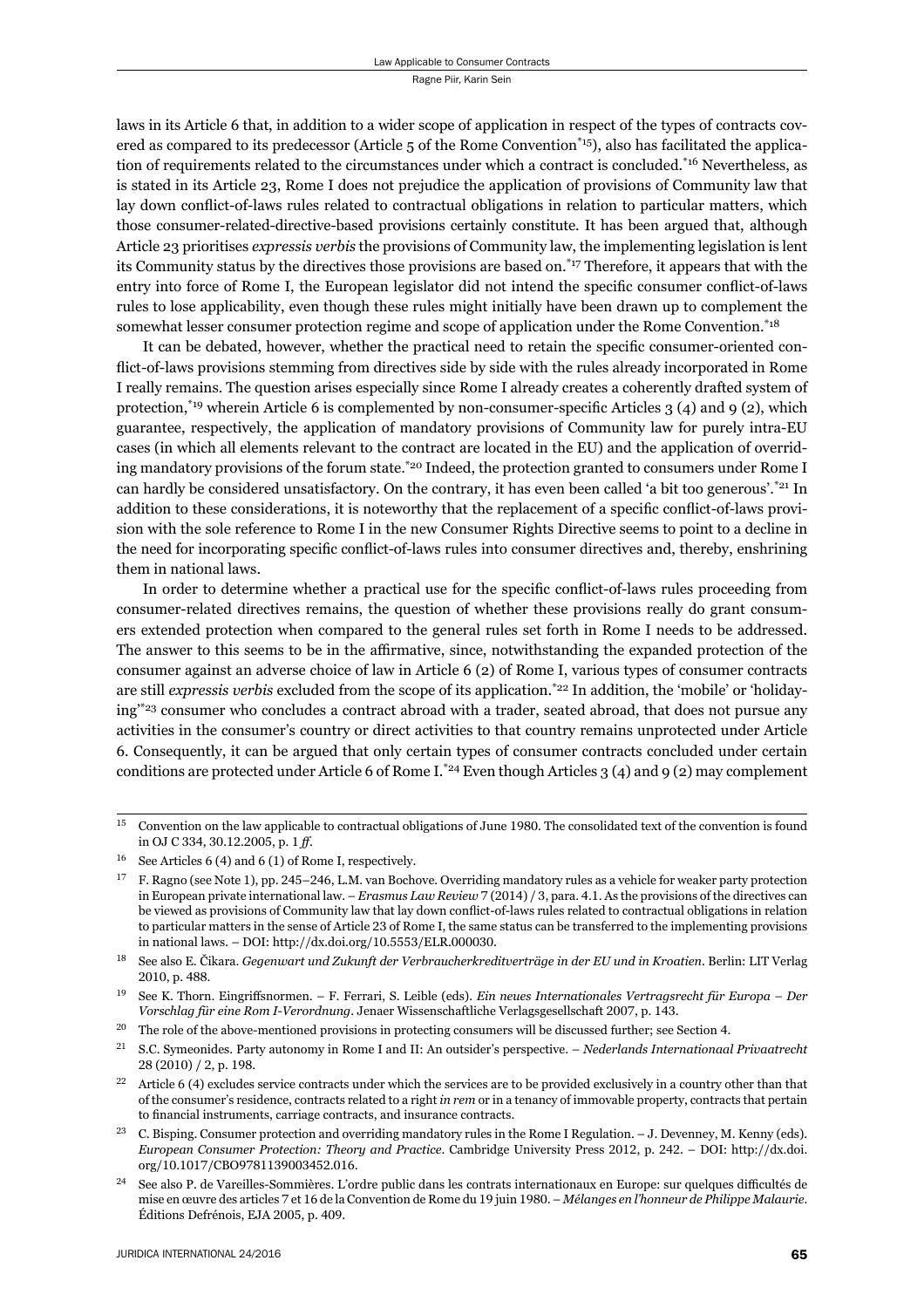the consumer protection in such excluded situations to some extent, the scope of protection granted by the conflict-of-laws rules of consumer directives in their specific areas seems wider, therefore enabling the affirmation of their justified existence. The latter is expected also since it follows from the logic of Rome I that consumer protection is to be seen as an exception to the general rule of party autonomy, whereas the consumer-related directives proceed first and foremost from the principle of consumer protection and are aimed at ensuring consumer confidence.<sup> $25$ </sup> Subsequently, it is possible to view the specific rules on conflict of laws that stem from directives as playing a gap-filling role<sup>\*26</sup> with respect to the gaps left by the primarily party-autonomy-orientated Rome I.

An important problem with the existence of the various directive-based consumer-protecting conflictof-laws rules exists, however: the possibility of their different transposition into internal legal orders, which is carried out by various means and often incorrectly.<sup>\*27</sup> Unlike the targeted full harmonisation approach opted for in the new Consumer Rights Directive<sup>\*28</sup> and the Consumer Credit Directive,<sup>\*29</sup> the earlier consumer directives were based on the principle of minimum harmonisation, thereby making it possible for their provisions not to be uniformly implemented in national laws. This may create a 'colorful bouquet' of national conflict-of-laws rules, causing unpredictability and general difficulties in their application.<sup>\*30</sup> It therefore would appear more reasonable to abandon the specific directive-based conflict-of-laws rules gradually in favour of a uniform set of rules along the lines of the new Consumer Rights Directive. Such an approach would be justified in light of the relatively high level of consumer protection already granted by the logic of Rome I, and its advantage would lie in the prevention of problems deriving from possible variations in the directive-based rules' transposition into national laws.

### 3. Do the Estonian LOA's conflict-of-laws rules comply with the consumer-related directives?

As highlighted above, it is far from guaranteed that the provisions stemming from consumer directives are uniformly implemented in national laws, especially where minimum-harmonisation directives are involved. This has been exemplified by how the Italian legislator has mishandled the implementation by stipulating the priority of Italian consumer protection provisions for all consumer contracts in which a choice of law other than Italian law has been made.\*31 Indeed, the consumer-related directives foresee an obligation for the member states to ensure that consumers, if the contract has a close link with the territory of one or more member states, do not lose the protection granted by the directives by virtue of choice of the law of a third country to be the law applicable to the contract.\*32 Therefore, the aim with the directives' provisions pertaining to conflict of laws is to prevent the possibility of escaping the protection granted to consumers by way of choice of the law of a non-member state when the contract is closely connected to the territory of at least one member state.\*33 Consequently, the directive-based conflict-of-laws provisions should not be applicable if the law of a third country is designated on the basis of an objective connection.\*34 The same should

<sup>&</sup>lt;sup>25</sup> See, e.g., Recital 8 of the Consumer Credit Directive (see Note 6).

ɳɷ In German, *Lückenfüllungsfunktion*; see, for instance, D. Kluth. *Die Grenzen des kollisionsrectlichen Verbraucherschutzes*. Jenaer Wissenschaftliche Verlagsgesellschaft 2009, p. 30.

ɳɸ See S. Sánchez Lorenzo. Choice of law and overriding mandatory rules in international contracts after Rome I. – *Yearbook of Private International Law* 2010/12, p. 75. See also F. Ragno (see Note 1), p. 242.

<sup>&</sup>lt;sup>28</sup> See Article 4 and Recital 2 of the Consumer Rights Directive (Note 9).

<sup>&</sup>lt;sup>29</sup> See Article 22 (1) and Recital 9 of the Consumer Credit Directive (Note 6).

<sup>&</sup>lt;sup>30</sup> S. Sánchez Lorenzo (see Note 27), p. 76. For more on the term (in German, *Bunter Strauss*), see E. Čikara (see Note 18), p. 488, with further references.

<sup>&</sup>lt;sup>31</sup> Article 143 (2) of the Italian Consumer Code establishes that if the parties choose to apply any other law than that of Italy to a contract, consumers shall still be entitled to the basic protection afforded them by said code. Available at http://www. consumatori.it/images/stories/documenti/Codice%ɳɱdel%ɳɱconsumo%ɳɱenglish%ɳɱversion.pdf (most recently accessed on 1.3.2016). See also F. Ragno (see Note 1), p. 245.

<sup>&</sup>lt;sup>32</sup> See the Consumer Credit Directive (Note 6), Article 22 (4). Similar provisions, in a slightly different wording, are entailed by directives 2002/65, Article 12 (2), and 1999/44, Article 7 (2) (Notes 4 and 5).

 $33$  F. Ragno (see Note 1), p. 241.

<sup>&</sup>lt;sup>34</sup> J.-J. Kuipers. *EU Law and Private International Law: The Interrelationship in Contractual Obligations. Brill Nijhoff 2011,* pp. 221-222. - DOI: http://dx.doi.org/10.1163/9789004206724.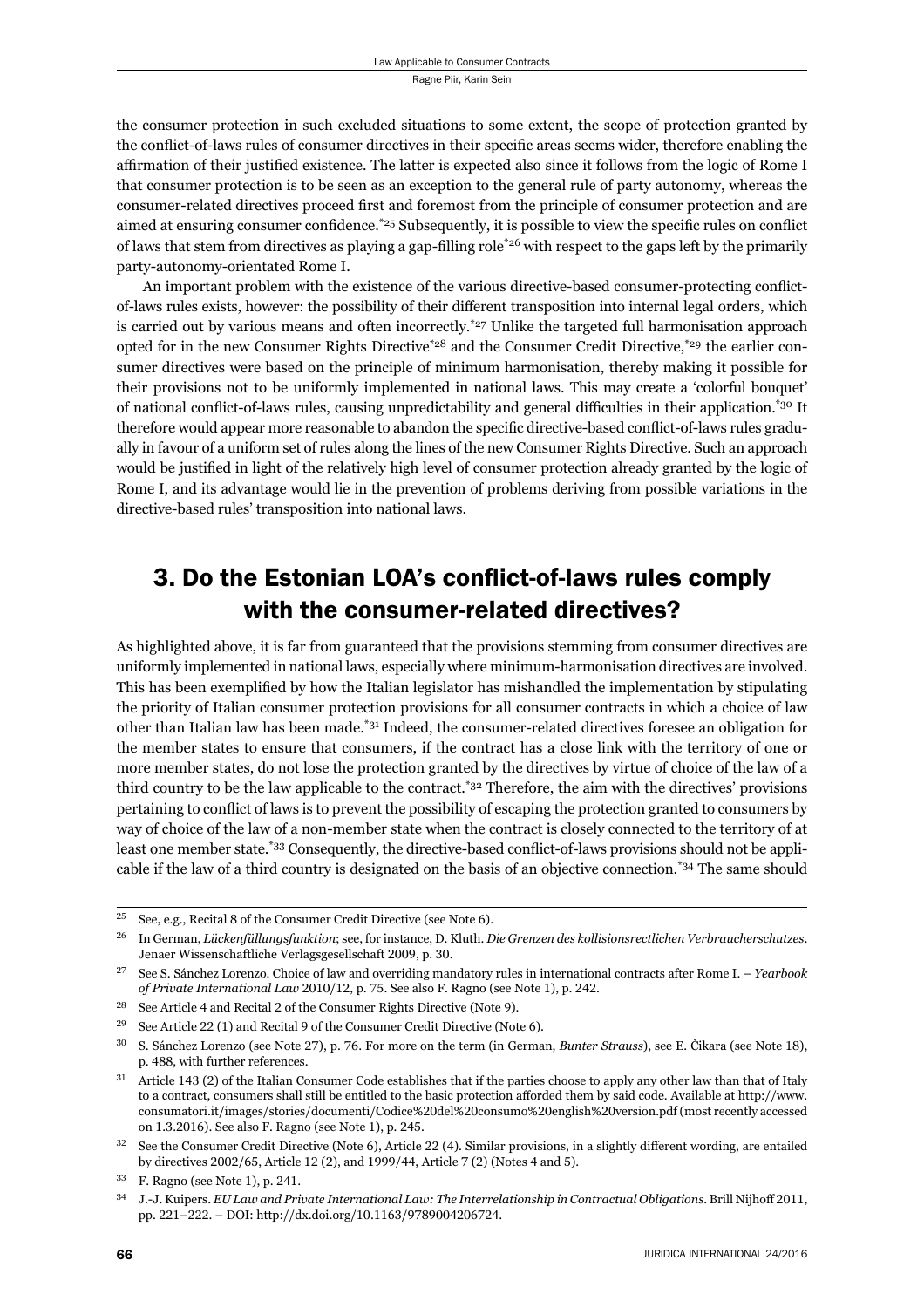apply in cases wherein a choice of law has been made in favour of the law of another member state that has correctly transposed the directive in question.

What is more, it has been argued in legal literature that the principle of minimum harmonisation applies only on a substantive level and not at the level of conflict of laws.\*35 This would imply that the conflict-of-laws rules should be fully harmonised in national legislation, leaving no leeway for the member states to determine the scope of application of their corresponding consumer-protection-related conflict rules. Therefore, it would appear that the Italian legislator has been overzealous in implementing the consumer-related directives by stretching the Community rule to an extent that distorts its purpose from the original one.\*36

It should be noted, for that matter, that the corresponding provisions of the Estonian LOA do not seem to comply with the requirements set forth in the consumer directives either. Namely, Articles 36 (2), 53 (1), 237 (2), and 403 (6) of the LOA all stipulate that the provisions determining the rights and obligations of the consumer and of the trader apply to contracts with consumers residing in Estonia or the EU, if the contract is entered into in consequence of a public tender, advertising, or similar economic activities taking place in Estonia or if the contract is fundamentally linked to the territory of Estonia for any other reason, whichever state's law applies to the contract.\*37 The requirement foreseen in the directives of a close link with the territory of the EU has therefore been met. Nevertheless, this cannot be said for the requirement that a choice of the law of a third country have been made. In fact, the LOA's provisions do not prescribe a choice-of-law clause as a prerequisite for application of national consumer protection rules at all. Although the text's omission of a choice-of-law clause does not change the practical application criteria for the LOA provisions in cases wherein the trader pursues commercial activities in or directs them to Estonia,\*38 it nevertheless expands the application of Estonian consumer protection provisions to the – presumably rare – cases in which foreign law governs the contract on the basis of an objective connection but the contract also shows an essential link to Estonia. It appears from this that the scope of application of the Estonian law is wider than the protection required by the directives.<sup>\*39</sup> Added to that is the fact that, according to the conflictof-laws provisions of the LOA, national consumer protection rules should be given precedence also over a choice of law of another member state. Accordingly, it can be concluded that the Estonian conflict-of-laws rules in the LOA do not comply with the provisions of the consumer-related directives, as – similarly to the Italian Consumer Code – they unduly expand the set of cases wherein national consumer protection rules are given precedence.

From the wording of the specific directive-based conflict-of-laws provisions in the LOA, it seems that the Estonian legislator has opted for a unified approach, overlooking the differentiation in the level of protection foreseen across the various consumer directives. To be more precise, the wording of the abovementioned provisions, as far as their mandatory nature is concerned, overlaps with Article 386 of the LOA, which was based on the previously valid Timeshare Directive.\*40 However, it must be considered that, whereas the Timeshare directive expressly obliged the member states to ensure that whatever the law applicable was, the purchaser may not be deprived of the protection afforded by the directive if the immovable property was situated within the territory of a member state,\*41 this is not the case for other consumer

 $35$  F. Ragno (see Note 1), p. 245.

ɴɷ *Ibid*.

It has been noted that the aim with these provisions is to guarantee the level of protection afforded to the consumer by the consumer directives and to prevent the consumer being deprived of the backing of the consumer protection provisions through a choice of law for contracts concluded in Estonia. I. Kull (see Note 14), No. 4.2.1.

In such situations, Estonian law would in any case be applicable according to Article 6 (1) of Rome I when the parties have not specified their choice of law applicable to the contract.

According to the general remark in the explanatory note to the draft of the LOA (116 SE), all consumer protection provisions that are based on directives are in full compliance with the requirements of the consumer-related directives (p. 194). Available at http://www.riigikogu.ee/tegevus/eelnoud/eelnou/0d9390ea-974c-35ab-a6c7-cb14062c3ad3/ V%C3%B5la%C3%B5igusseadus/ (most recently accessed on 1.3.2016).

<sup>&</sup>lt;sup>40</sup> Directive 94/47/EC of the European Parliament and the Council of 26 October 1994 on the protection of purchasers in respect of certain aspects of contracts relating to the purchase of the right to use immovable properties on a timeshare basis. – OJ L 280, 9.10.1994, p. 83 ff. This has been superseded by directive 2008/122/EC of the European Parliament and of the Council of 14 January 2009 on the protection of consumers in respect of certain aspects of timeshare, long-term holiday product, resale and exchange contracts. – OJ L 33, 3.2.2009, p. 10 ff.

<sup>&</sup>lt;sup>41</sup> Article 9 of the former Timeshare Directive. The new directive,  $2008/122/EC$ , although referring matters of conflict of law to Rome I, also obliges the member states to ensure, when the contract is closely connected with the EU, application of the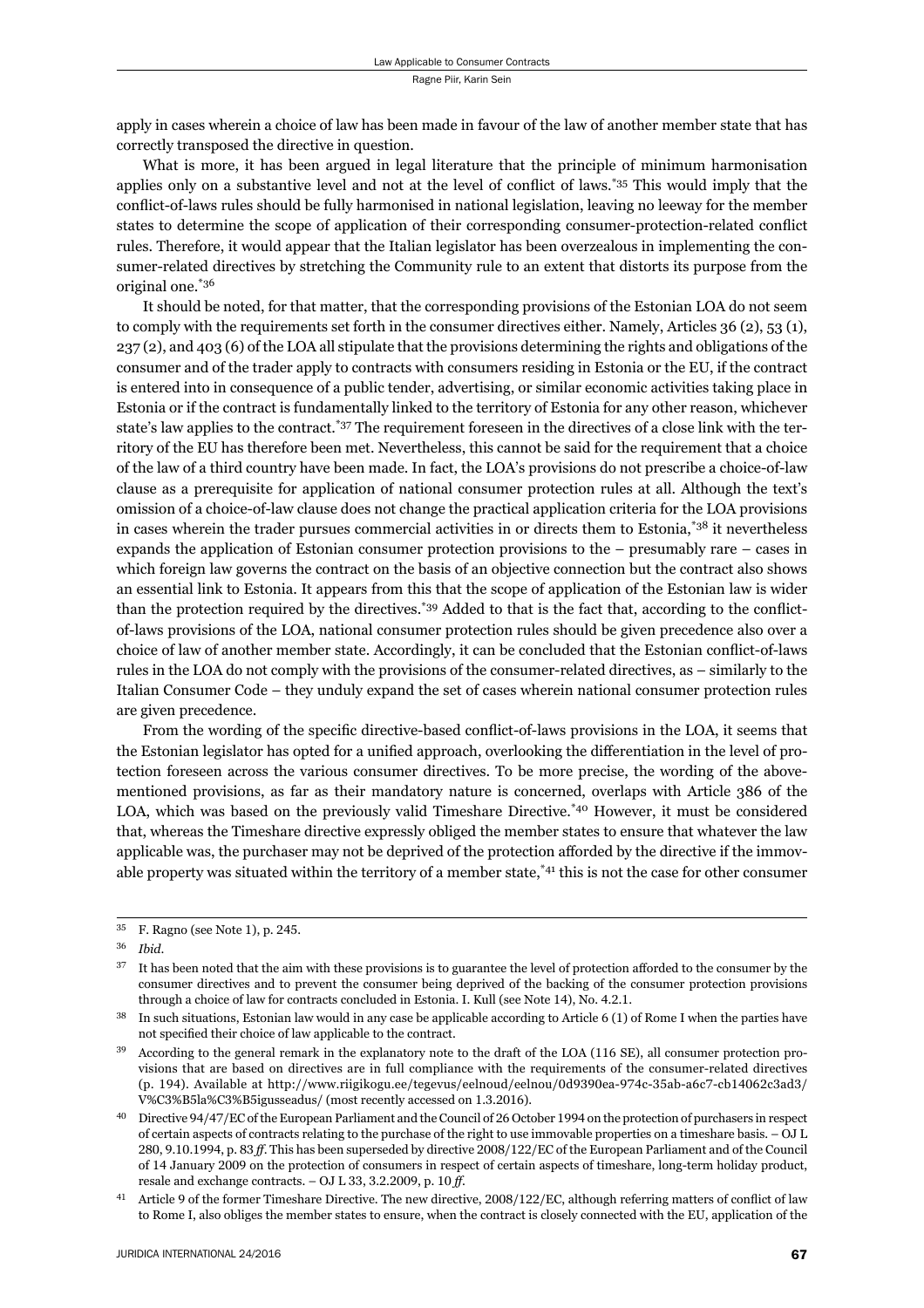directives. The latter, as is shown above, are designed only to prevent a choice of law in favour of the law of a third country depriving consumers of the protection afforded to them by the directives, and therefore these are not applicable in situations wherein no choice of law is made.

# 4. The relations between the conflict-of-laws rules stemming from consumer-related directives and Rome I

#### 4.1. Relations to Article 6 of Rome I

The determination of the law applicable to consumer contracts that fall within the scope of the consumerrelated directives may **therefore** have a different legal basis. As indicated above, the new Consumer Rights Directive does not regulate issues of conflict of laws; it refers the matter to Rome I, in a contrast to the 'oldstyle' consumer directives, $*42$  which include specific conflict-of-laws rules to be implemented by the member states. It is obviously the latter that may give rise to the question of which conflict-of-laws rule is to be given priority where the applicable law could be determined either in line with Article 6 of Rome I or on the basis of a national conflict-of-laws rule stemming from directives. This holds especially true since the scope of application of Article 6 of Rome I is so wide as to cover all types of consumer contracts also regulated by the consumer directives. Therefore, two conceivable approaches could be proposed.

The first possibility is to take the position that the implementing conflict-of-laws provisions should prevail over the general rule of Rome I in the sense of Article 23 of Rome I. However, their precedence can be justified only if they faithfully reproduce the content of the provision of the directive. Therefore, when the domestic legislator has overly implemented the directives – that is, when an obvious difference between the domestic rule and its European model exists, as is the case with Estonia – the forum court should apply Article 6 of Rome I instead and not attribute priority to the national implementing provisions in accordance with Article 23.<sup>\*43</sup> The latter would mean that as long as the requirements of Article 6 are met, the forum court should, under the preferential approach attributed to the provision,\*44 apply the law that provides the consumer with better protection, be it the chosen law or the *lex causae*. The rationale behind this criterion is that the excessively implemented rules should not be considered Community rules, since the aim of the European legislator was not to rule out choosing the law of another member state.\*45

Secondly, it can be argued, on the basis of the gap-filling role of the implementing conflict-of-laws provisions, that the mere stipulation in Article 23 that specific Community conflict-of-laws rules shall prevail in relation to particular matters does not imply that also the implementing provisions should automatically be granted priority. This approach would mean that the national conflict-of-laws rules are therefore to be considered subordinately where the prerequisites of Article  $6(1)$  have not been met and the protection afforded by Article 6 (2) proves inadequate. To enhance application of this approach, it has even been advocated in legal writing that the conflict-of-laws rules set forth in consumer directives should be transposed into national laws only inasmuch as they extend beyond the level of protection already afforded to the consumer by Article 6 of Rome I.\*46

In this article, we take a position in favour of the second approach. Although it would seem reasonable to primarily apply the specific conflict-of-laws provisions as *lex specialis*, the obligation for the judiciary to

protective provisions of the directive by stipulating that when the law of a third country applies to the contract, consumers shall not be deprived of the protection granted by the directive if the relevant immovable property is situated in a member state or if the trader pursues or directs commercial activities in a member state. See Article 12 (2) and Recital 17.

<sup>&</sup>lt;sup>42</sup> L.M. van Bochove (see Note 17), para. 4.1.

<sup>&</sup>lt;sup>43</sup> F. Ragno (see Note 1), pp. 245–246; L.M. van Bochove (see Note 17), para. 4.1.

ɵɵ For more on the preferential/double-protection approach (in German, *Günstigkeitsvergleich*), see, for example, S.C. Symeonides. Party autonomy in Rome I and II from a comparative perspective. – *Convergence and Divergence in Private International Law.* Liber Amicorum Kurt Siehr. Schulthess 2010, p. 532. Symeonides states that, although the double-protection rule may appear too generous, the other party may avoid it by simply not choosing a law other than the *lex causae*, as objectively determined under Rome I.

See also O. Remien. Variationen zum Thema Eingriffsnormen nach Art. 9 Rom I-VO und nach Art. 16 Rom II-VO unter Berücksichtigung neuerer Rechtsprechung zu Art. 7 Römer Übereinkommen. – *Grenzen überwinden – Prinzipien bewahren. Festschrift für Berndt von Hoffmann*. Bielefeld, Germany: Verlag Ernst und Werner Gieseking 2011, p. 340.

ɵɷ B. Heiderhoff . Art ɷ Rom I-VO. – T. Rauscher (ed.). *Europäisches Zivilprozess- und Kollisionsrecht EuZPR/EuIPR*. Munich: Sellier European Law Publishers 2011, No. 12.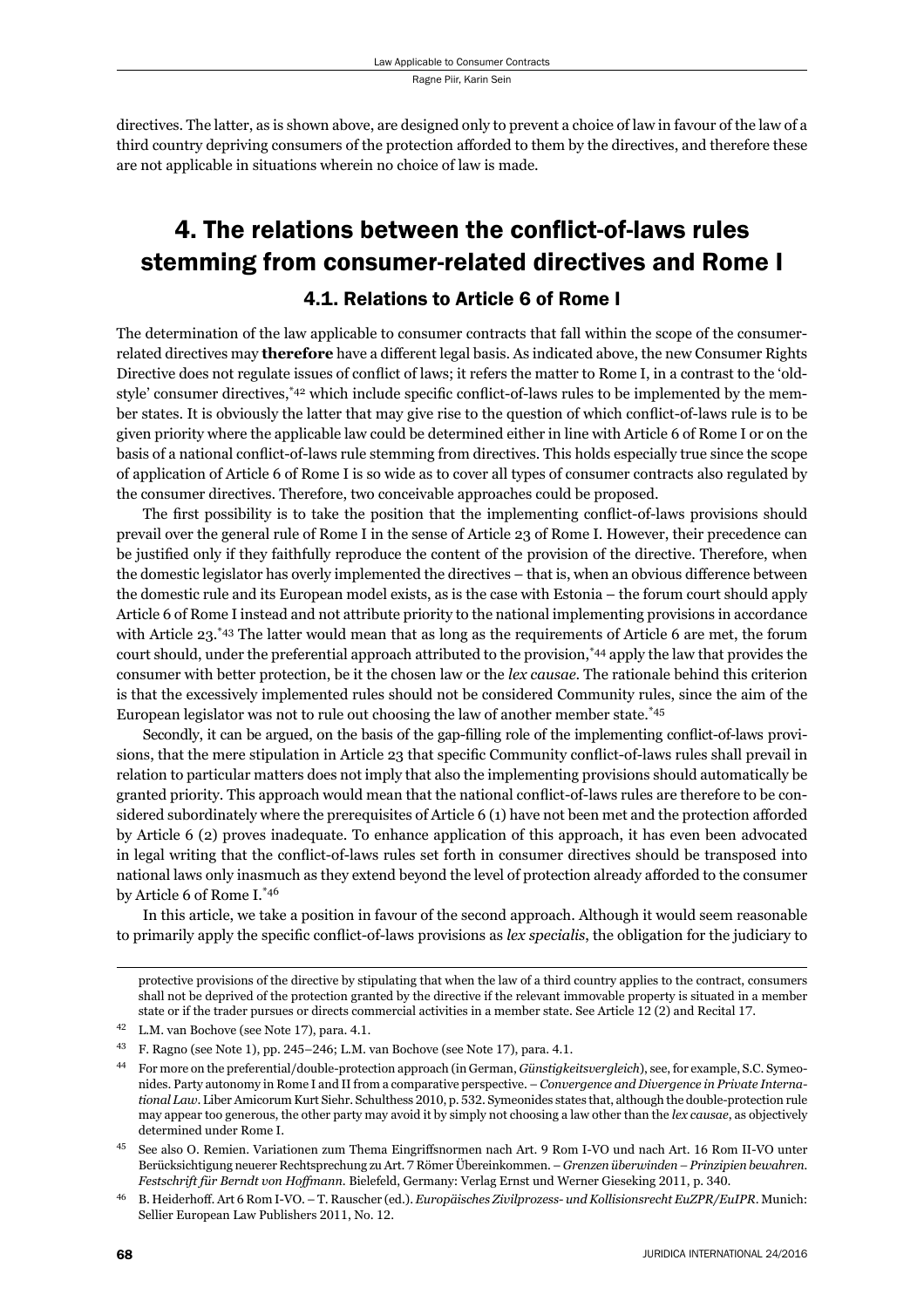prove their consistency with the directives each time they might be applicable would be excessive. Another advantage of this approach is that the specific directive-based conflict-of-laws rules do not establish a preferential approach as does Article 6 of Rome I. Finally, the second approach would also enable a gradual and, in practice, more simplified waiver of the conflict-of-laws rules stemming from consumer directives, which seems to be the trend displayed by the private international consumer contract-law directives.\*47 Therefore, we propose in this paper that the implementing rules be considered only after it has been established that the requirements for application of Article 6 of Rome I have not been met. In practice, however, the national conflict-of-laws rules stemming from the directives would remain in place, for the most part, for cases involving a mobile consumer, since Rome I covers other areas concurrently regulated by the consumer directives, and contracts exempted from the scope of Rome I are also not regulated by the directives.

Let us now return to our hypothetical case. Employment of the latter approach would mean that the law applicable to the consumer credit contract should be determined on the basis of Article 6 of Rome I, leading to the result that, according to Article 6 (1) of Rome I, German law governs the contract, apart from the Estonian law's provisions that cannot be derogated from by agreement, as set forth in Article 6 (2). Even though this would, in principle, lead to the application of Estonian unfair-contract-terms regulation as mandatory consumer protection provisions, the consumer could still be favoured on account of the preferential approach of Article 6 (2). This allows the judge to apply whichever law is more protective to the consumer and also to exploit the protection of both laws, for separate aspects of the contract, if necessary.<sup>\*48</sup> Therefore, the Estonian consumer could still make use of the provisions of German law that are more advantageous than the Estonian rules on unfair contract terms and escape payment of the contract fee. In contrast, had we employed the first approach, such a comparison could not have been conducted and Estonian consumer protection provisions would have to have been applied notwithstanding the substantive content of the provisions.

#### 4.2. Whether the LOA's conflict-of-laws rules are to be considered overriding mandatory provisions in the sense of Article 9 of Rome I

It is widely agreed that the simple mandatory rules must be distinguished from the internationally mandatory rules (overriding mandatory provisions in the sense of Article 9 of Rome I).\*49 Given that consumer protection provisions represent, in principle, simple mandatory rules that cannot be derogated from by agreement, the extent to which they could also be applied as overriding mandatory provisions remains unclear. In fact, the question of the possibility of placing consumer protection rules within the framework of overriding mandatory provisions is twofold.

In the first place, debate centres on the question of whether and under which circumstances the substantive consumer protection rules could be seen as embodying a public policy that is necessary for qualifying them as overriding mandatory provisions in the sense of Article 9 of Rome I.\*50 The relationship of consumer protection rules to overriding mandatory provisions is not uniformly resolved either in the legal literature or in the judicial practice of the member states. Illustrating this, the German courts and doctrine do not consider those provisions with which protection of the public interest is only a reflex of the primary purpose (protecting private interests) to be overriding mandatory provisions, whereas French courts have taken a broader approach and applied as mandatory provisions also those rules that serve to protect the weaker party.\*51 The latter also holds true for Italian and Belgian as well as British doctrine, as the abuse

<sup>&</sup>lt;sup>47</sup> See Section 2, above. The need to transpose conflict rules set forth in directives has been considered outdated also by B. Heiderhoff (see Note 47), No. 14.

<sup>&</sup>lt;sup>48</sup> See Subsection 4.1, above, and S.C. Symeonides (see Note 44), p. 532.

<sup>&</sup>lt;sup>49</sup> Recital 37 of Rome I clarifies that overriding mandatory provisions should both be distinguished from the expression of provisions that cannot be derogated from by agreement and be construed more restrictively.

Article 9 of Rome I defines overriding mandatory provisions as 'provisions the respect for which is regarded as crucial by a country for safeguarding its public interests, such as its political, social or economic organisation, to such an extent that they are applicable to any situation falling within their scope, irrespective of the law otherwise applicable to the contract under this Regulation'. For analysis of the concept of overriding mandatory provisions, see, for example, R. Piir. Eingreiffen oder nicht eingreiffen, das ist hier die Frage. Die Problematik der Bestimmung und des Anwendungbereichs der Eingriffsnormen im internationalen Privatrecht. *– Juridica International* 2010/XVII, p. 199 ff, Section 2.

C. Bisping (see Note 23), p. 245. See also A. Bonomi. Le régime des règles impératives et des lois de police dans le réglement "Rome I" sur la loi applicable aux contrats. – E.C. Ritaine, A. Bonomi (eds). *Le nouveau reglement européen "Rome I" relatif*  $\dot{a}$  la loi applicable aux obligations contractuelles. Schulthess 2008, p. 228.